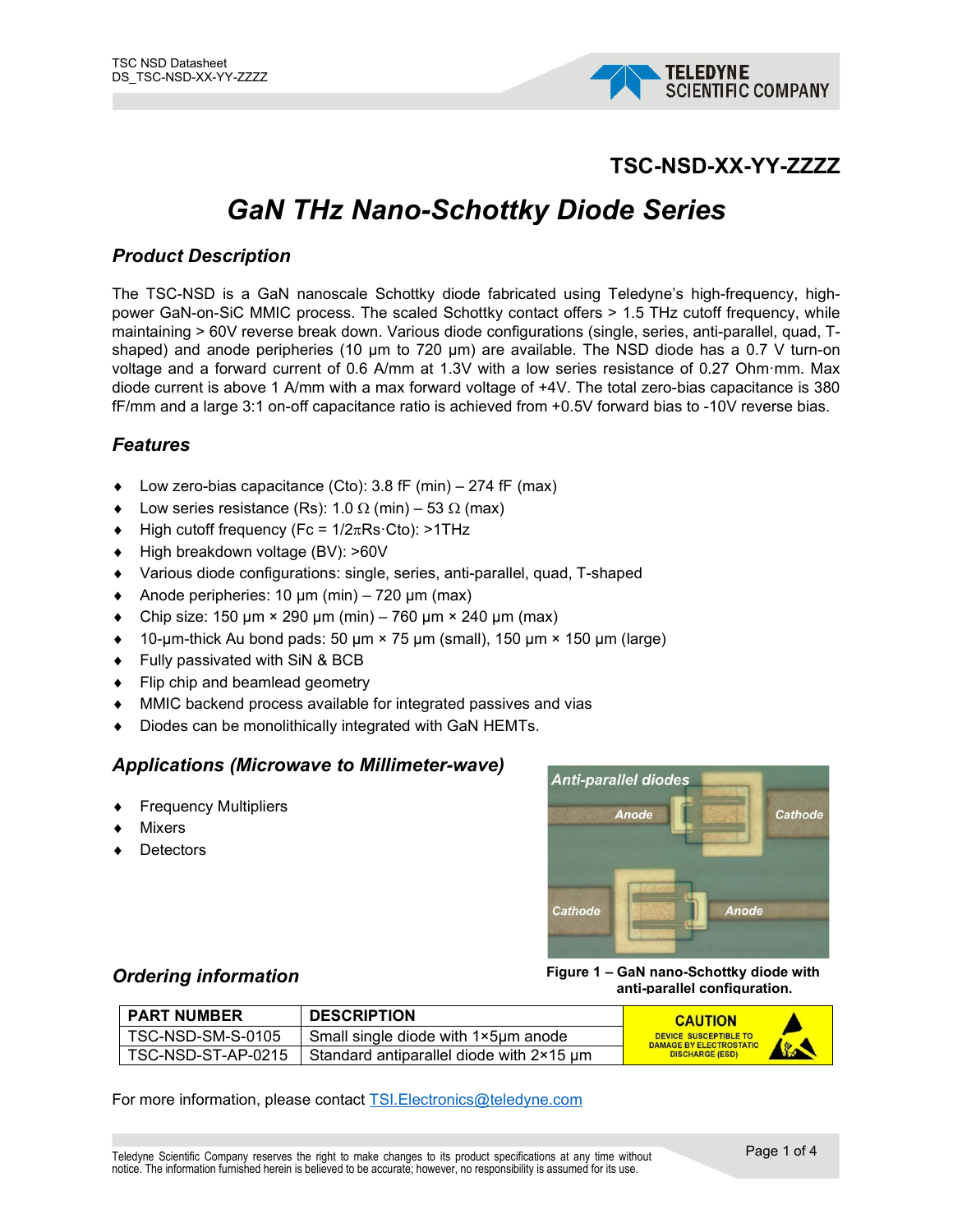

## *Typical Device Parameters*

| <b>Parameters</b>                | <b>Test Conditions</b>   | <b>Units</b><br>Typ. |              |  | Typ. | <b>Units</b> |
|----------------------------------|--------------------------|----------------------|--------------|--|------|--------------|
| Anode periphery $(Wa)$           |                          | Normalized by        |              |  | 120  | $\mu$ m      |
|                                  |                          | Wa                   |              |  |      |              |
| Junction Capacitance (Cio)       | $V = 0V$                 | 280                  | fF/mm        |  |      | fF           |
| Total Capacitance (Cto)          | $V = 0V$                 | 380                  | fF/mm        |  | 45.6 | fF           |
| Capacitance ratio (0V/-10V)      |                          | 2.9                  | <b>NA</b>    |  | 2.9  | <b>NA</b>    |
| Series Resistance (Rs)           | $V = 0V$                 | 0.27                 | $\Omega$ ·mm |  | 2.25 | Ω            |
| Turn-on Voltage (Von)            | $I = 10 \text{ mA/mm}$   | 0.7                  | V            |  | 0.7  | V            |
| Reverse Breakdown voltage (BV.R) | $I = 1$ mA/mm            | 62                   | V            |  | 62   | V            |
| Forward Breakdown voltage        |                          | >4                   | V            |  | >4   | V            |
| BV.F)                            |                          |                      |              |  |      |              |
| Cutoff Frequency (Fc)            | $=1/(2\pi Rs \cdot Cto)$ | 1.56                 | THz          |  | 1.56 | <b>THz</b>   |

## *Typical I-V Characteristics*

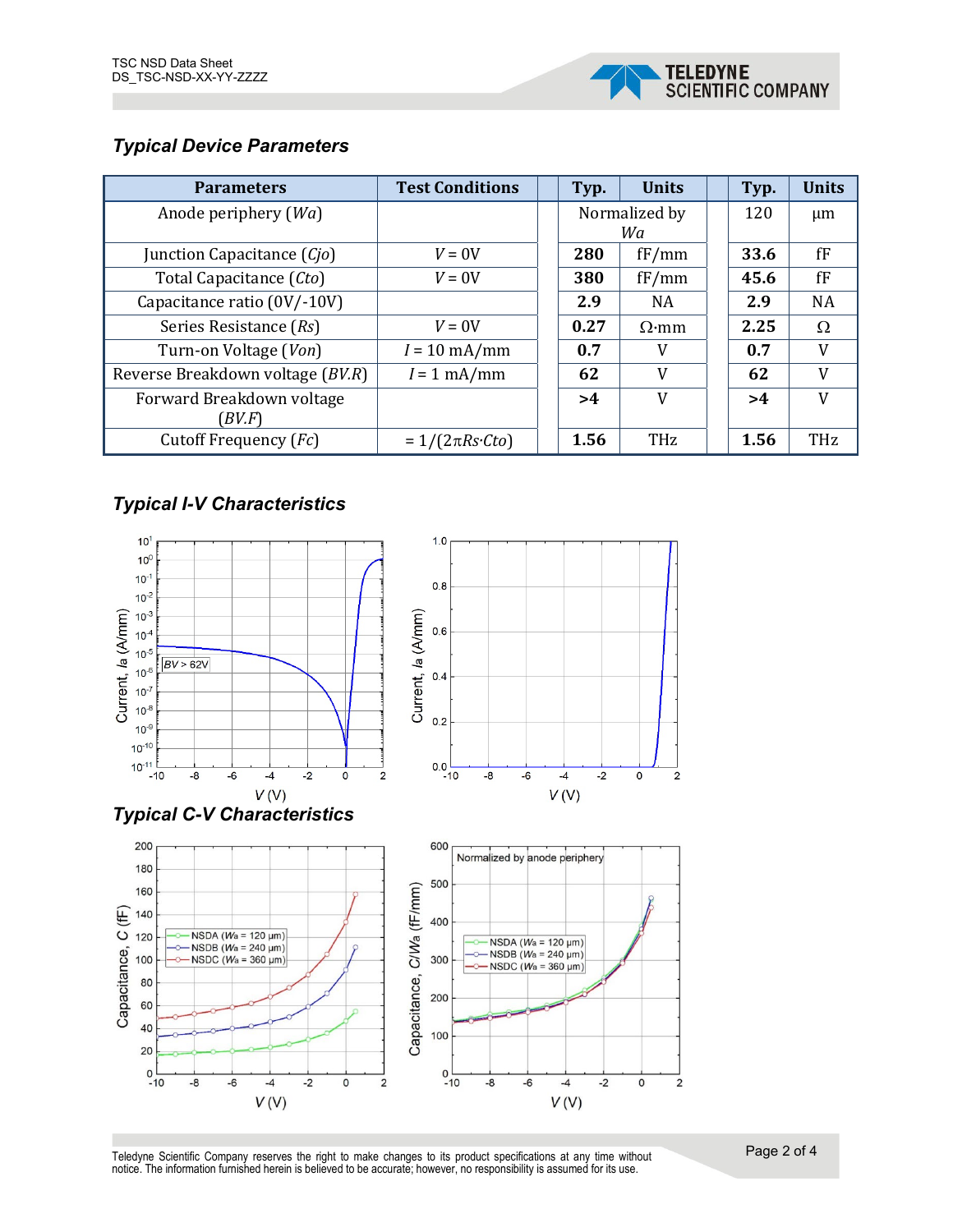

## *Available Configurations*

|                              | Chip $(\mu m)$ |       | Pads $(\mu m)$ |       | Length<br>$(\mu m)$ | 5            | 15           | 15             | 45           | 15 | 45             | 30           | 45             |
|------------------------------|----------------|-------|----------------|-------|---------------------|--------------|--------------|----------------|--------------|----|----------------|--------------|----------------|
|                              | Length         | Width | Length         | Width | Fingers             | $\mathbf{1}$ | $\mathbf{1}$ | $\overline{2}$ | 1            | 4  | $\overline{2}$ | 4            | $\overline{4}$ |
| Small Single                 | 290            | 150   | 50             | 75    |                     | ✓            |              | ✓              | ✓            | ✓  | $\checkmark$   | ✓            | ✓              |
| <b>Standard Single</b>       | 540            | 240   | 150            | 150   |                     |              |              | ✓              | v            | ✓  | $\checkmark$   | ✓            | ✓              |
| Beam Lead Single             | 290            | 150   | 200            | 75    |                     | ✓            |              | $\checkmark$   | $\checkmark$ | ✓  | ✓              | ✓            | ✓              |
| Small Antiparallel           | 290            | 150   | 50             | 75    |                     | ✓            |              | ✓              | ✓            |    | ✓              |              |                |
| <b>Standard Antiparallel</b> | 540            | 240   | 150            | 150   |                     |              |              | ✓              | v            | ✓  | $\checkmark$   |              |                |
| Beam Lead Antiparallel       | 290            | 150   | 200            | 75    |                     | $\checkmark$ |              | $\checkmark$   | ✓            |    | ✓              |              |                |
| Small T-shaped               | 470            | 150   | 50             | 75    |                     |              | ✓            | $\checkmark$   | ✓            | ✓  | $\checkmark$   | ✓            | ✓              |
| Standard T-shaped            | 760            | 240   | 150            | 150   |                     |              |              | ✓              | v            | ✓  | $\checkmark$   | $\checkmark$ | ✓              |
| <b>Small Series</b>          | 470            | 150   | 50             | 75    |                     |              | ✓            | $\checkmark$   | ✓            | ✓  | $\checkmark$   | ✓            | ✓              |
| <b>Standard Series</b>       | 760            | 240   | 150            | 150   |                     |              |              | ✓              | ✓            | ✓  | $\checkmark$   | ✓            | ✓              |
| Quat (Ring)                  | 510            | 510   | 150            | 150   |                     |              |              | ✓              |              | ✓  | $\checkmark$   |              | $\checkmark$   |

## Part number: TSC-NSD-XX-YY-ZZZZ

XX: Small (SM), Standard (ST), Beam Lead (BL)

YY: Single (S), Antiparallel (A), Series (SR), Tee (T), Quad/Ring (Q)

ZZZZ: Finger/Length (i.e. 0115)





Teledyne Scientific Company reserves the right to make changes to its product specifications at any time without notice. The information furnished herein is believed to be accurate; however, no responsibility is assumed for its use.